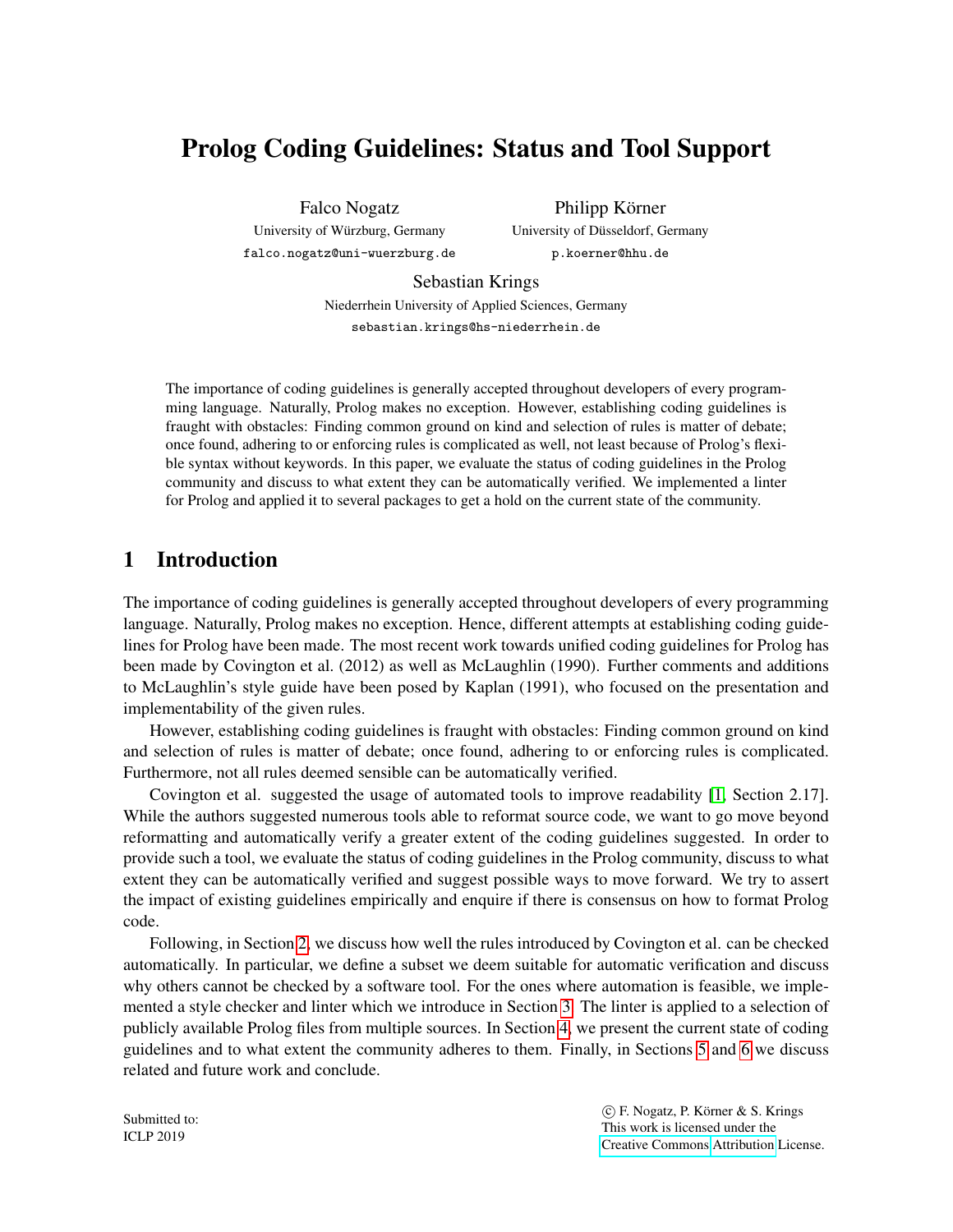<span id="page-1-1"></span>

| Category                | Implementable               | Not-Implementable                       | Implemented              |
|-------------------------|-----------------------------|-----------------------------------------|--------------------------|
| Layout                  | $2.1 - 2.9$ , $2.14 - 2.17$ | $2.10 - 2.13$                           | $2.1 - 2.7$              |
| Naming conventions      | 3.1, 3.4, 3.10, 3.12        | $3.2, 3.3, 3.5 - 3.9, 3.11, 3.13, 3.14$ | 3.1, 3.4                 |
| Documentation           | 4.1                         | $4.2 - 4.5$                             |                          |
| Language idioms         | 5.3                         | $5.1, 5.2, 5.4 - 5.13$                  |                          |
| Development, debugging, |                             |                                         |                          |
| and testing             | 6.5, 6.7                    | $6.1 - 6.4$ , $6.8 - 6.18$              | $\overline{\phantom{0}}$ |

Table 1: Implementation Status of COV Rules

# <span id="page-1-0"></span>2 Applicability of Automatic Checking to Coding Guidelines

The coding guidelines given by Covington et al. (2012) and McLaughlin (1990) involve different aspects of a Prolog program, ranging from formatting instructions to naming of variables and predicates as well as advice on implementation aspects such as the usage of cuts. In the following, we discuss some rules stated in [\[1\]](#page-12-0). For the sake of simplicity, we refer to them as COV, with COV 2.1 representing the coding guideline of Section 2.1. Table [1](#page-1-1) lists which rules can be automated and to which extend they are already implemented in our linter. To give an impression of why rules can or cannot be automated, we discuss some of them below.

Certain rules can easily be implemented, in particularly those involving source code layout. COV mentions indentation with spaces instead of tabs, consistent indentation, limits regarding the length of lines or the number of lines in a predicate as well as the use of spaces and newlines. In addition, COV advises a decision on consistent ways to write if-then-else and disjunction. However, even certain layout rules cannot easily be verified automatically since they rely on personal opinion or subjective assessment, for instance:

- Use layout to make comments more readable (COV 2.10).
- Avoid comments to the right of a line of code, unless they are inseparable from the lines on which they appear (COV 2.11).

We argue that both rules are unsuitable for automatic linting. Readability is a highly personal evaluation, depending on programmer's taste and not evaluable without understanding a comment's content. While language processing techniques might be able to capture parts of intention and mood using, for instance sentiment analysis [\[12\]](#page-13-0), we see no appropriate technique for incorporation in a linting tool.

Similar problems occur when trying to verify naming conventions (COV 3). While we can of course check the consistent use of underscore-style or camel case as well as the consistent naming of identifiers, we again face rules which are not easily implementable:

- Rules regarding the pronunciation of identifiers (COV 3.2, 3.3).
- Rules taking into account the semantics of a predicate, such as assigning certain names to predicates representing relations vs. those to be understood procedurally (COV 3.6, 3.7),
- Add the types on which a predicate operates to the predicate name (COV 3.13).

While again language processing techniques might be able to solve the first problem, capturing the intended semantics of a predicate is complicated at best. Since Prolog is an untyped language, the types on which a predicate operates cannot be computed in general. Ciao Prolog includes an assertion language that allows annotating Prolog programs with modes, types and further information that could be used to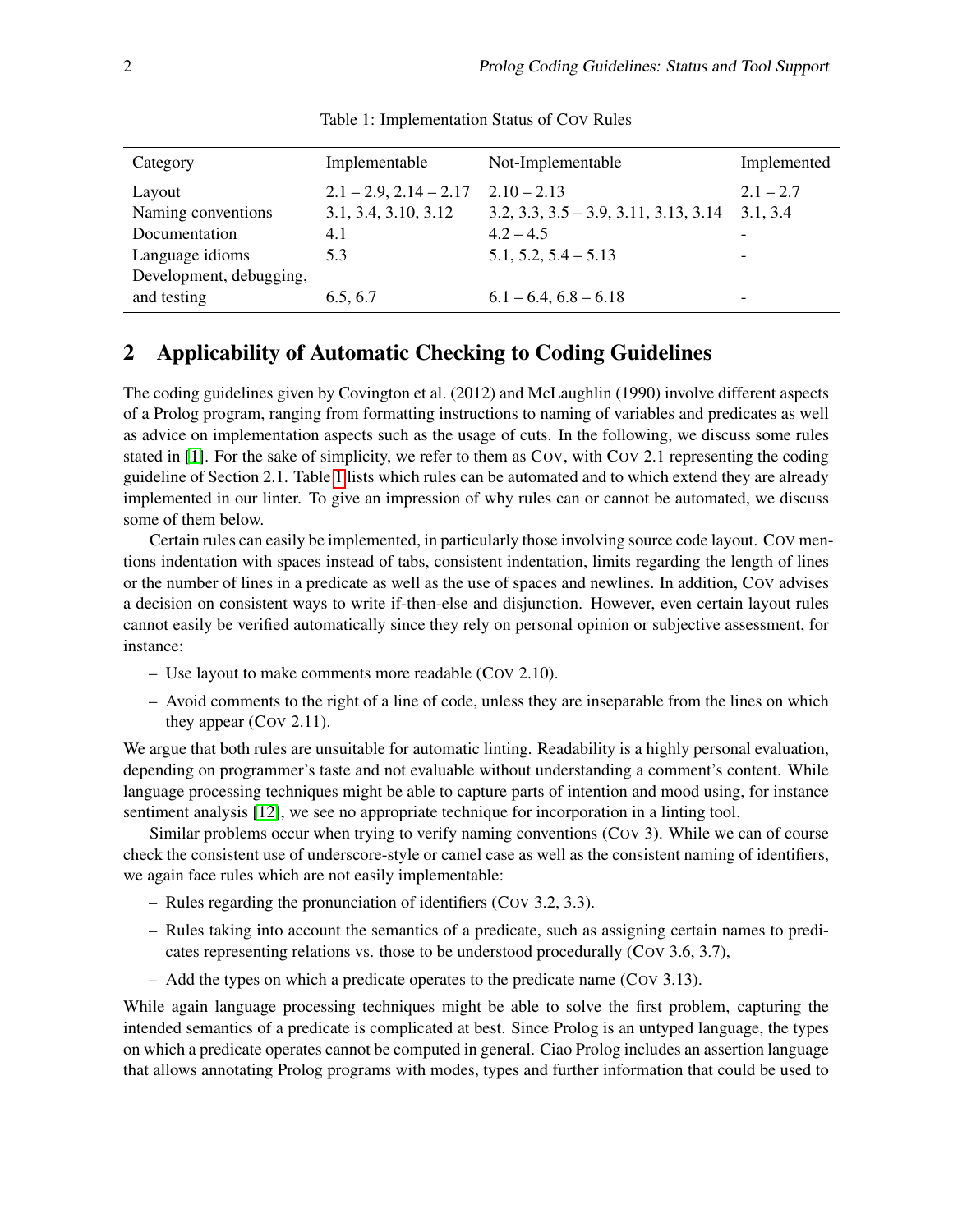improve coverability of rules [\[18,](#page-13-1) [17\]](#page-13-2). In other cases, an external library such as *plspec* [\[9\]](#page-12-2) for specifying types or other constraints on variables could be integrated into a style checker.

Rules regarding availability of documentation (COV 4) can only be verified with respect to the existence of documentation and comments. However, enforcing the existence of comments might just drive programmers to add empty or meaningless comments.

The guidelines in COV 5 discuss language idioms and highlight the importance of certain ways to write predicates, going into detail on techniques such as tail recursion. While these usually involve common patterns that can be checked syntactically, deciding on when to use them remains impossible for a style checker. This holds true for all rules regarding language idioms:

- Deciding whether a predicate is steadfast is impossible if we aim for absolutely correct classification. However, a common pattern that often collides with steadfastness is the unification of a parameter after a cut. In that case, it is impossible to backtrack into another rule that might be more appropriate for the given parameter.
- Without further annotations regarding type or mode of inputs, it is impossible to decide whether input arguments have been placed before output arguments. Again, we refer to the different articles regarding type systems and mode checkers for Prolog [\[15,](#page-13-3) [6,](#page-12-3) [9\]](#page-12-2).
- Deciding whether a cut is red or green is impossible in general. Hence, a linter cannot use different rules for red and green cuts as suggested by COV 5.4.
- COV 5.7 and 5.8 suggest avoiding append/3 as much as possible for performance reasons. However, we do not think its sensible to mark its usage as stylistic errors in general. The same holds true for asserta/1, assertz/1 and retract/1 as COV 5.10 discusses.
- Of course a linter can mark occurrences of body recursion and suggest to use tail recursion (COV 5.9). At the same time, we cannot estimate whether a reimplementation will be worthwhile.
- Operating in badges (COV 5.11) and using built-in sorting algorithms rather than custom algorithms (COV 5.12) both describe situations not easily detectable by our analysis, e.g., our linter would have to figure out if a certain predicate indeed implements quicksort.
- Augmenting Prolog with a run-time type and mode checking system as suggested in COV 5.13 is a point we absolutely share. However, this again should not be part of a linter. Instead, we refer to the type systems suggested [\[20\]](#page-13-4) .

The guidelines in COV 6 focus on the general process of software development and testing and are thus less appropriate for source code analysis. Two of them however can easily be checked automatically: avoiding constructs that are almost always wrong (COV 6.5) and detecting and avoiding magic constants (COV 6.7).

To summarize, the current selection of coding guidelines available for Prolog can only partially be verified and enforced automatically. In particular, rules involving sense and meaning of comments or pronunciation cannot efficiently be verified. To enforce the automatically verifiable rules, we implemented a linting tool which we will discuss in the following section.

### <span id="page-2-0"></span>3 Static Source Code Analysis for Prolog

Tools for static source code analysis have been established in the process of software engineering in all major programming languages. They allow developers to discover potential faults early, e.g., because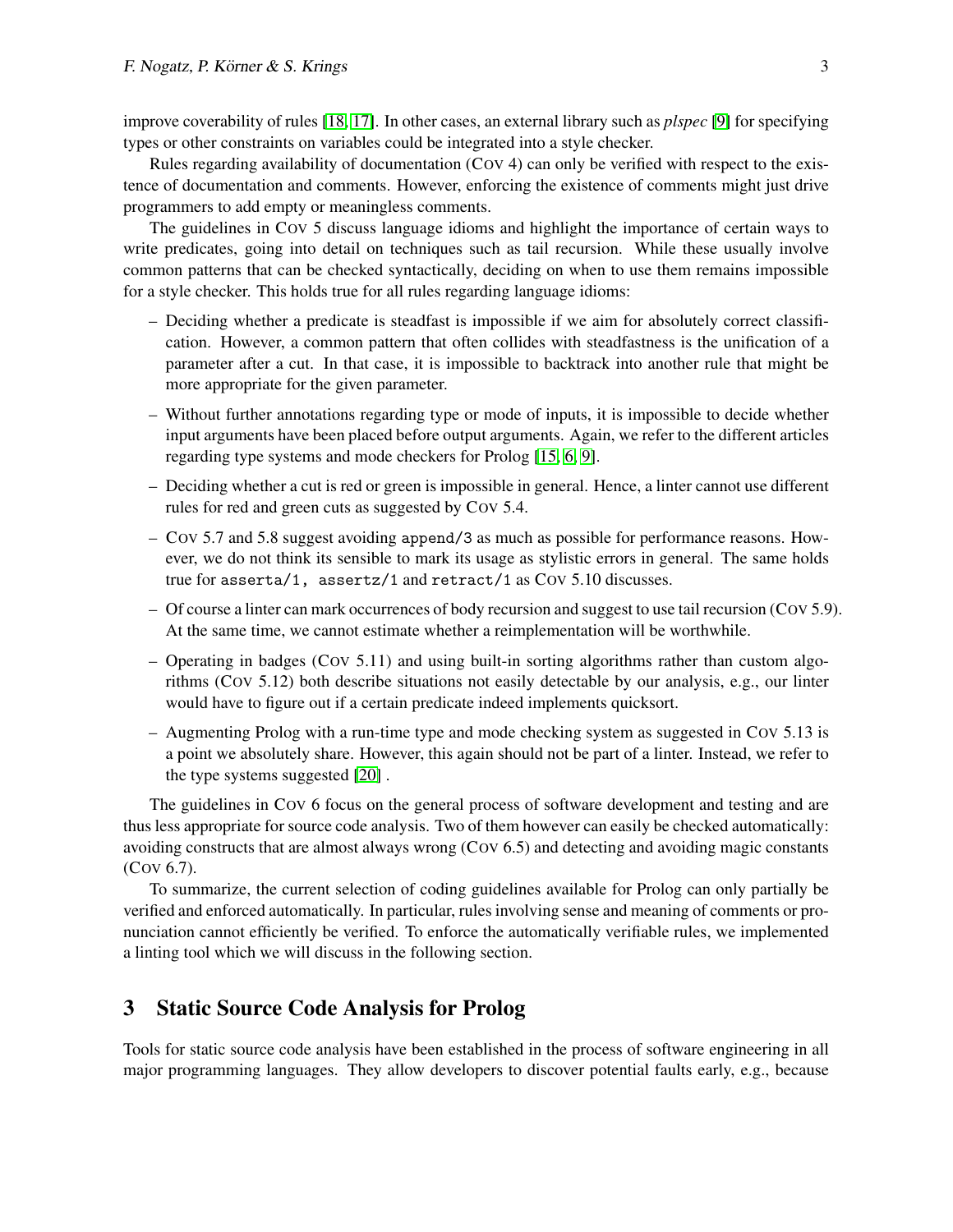misspelled variable names are never used, and highlight means for optimizations, e.g., to eliminate loop invariants. In addition, static source code analysis is used to enforce the adherence to coding standards.

In contrast to imperative programming languages with a fixed set of keywords, Prolog's syntax is very flexible. With self-defined operators, terms can be written without parentheses. For instance, the term *"a b*" in functional notation represents either the compound " $a(b)$ " or " $b(a)$ ", depending on whether  $a/1$  is a prefix operator or b/1 is a postfix operator. For code analysis this distinction is required, because some coding guidelines (e.g., COV 3.5 and 3.6) target predicates but not arguments. Since the used operators could also be defined in imported modules, static analysis of Prolog programs often requires information collected at runtime. Some Prolog systems, most notably Ciao Prolog, use refined module systems to allow for more thorough static analysis [\[3\]](#page-12-4).

For Prolog systems in general, this information is available on compilation. Therefore, a feasible approach to implement a linter for Prolog might be to use its built-in term expansion mechanism. In the following, we discuss this technique as well as the traditional way to implement a linter using a parser.

Term Expansion. Term expansion is a mechanism to rewrite Prolog code at compilation, similar to macros in other programming languages. Although not part of the ISO Prolog standard, it is supported by most Prolog systems. When loading code into Prolog, its compiler calls expand\_term/2 on each term read from the input. The asserted term can be modified by defining the predicate term\_ expansion(+Term1,-Term2) taking the original Term1 and replaces it by Term2. Both take account of operator definitions, i.e. functional notation is handled by the Prolog compiler.

Without modification of the term, term\_expansion/2 provides a simple way to access all clauses on compilation. Hence, it can be used to check adherence to the coding guidelines of COV 3 and 5, related to naming conventions and language idioms. Layout (COV 2) cannot be checked this way, because only the Prolog terms are given to term\_expansion/2; all styling information is omitted, since it is not needed for compilation.<sup>[1](#page-3-0)</sup> Source code annotations cannot be accessed in the term expansion. Although SWI-Prolog allows to define the hook prolog:comment\_hook/3 [\[27,](#page-13-5) Sec. B.8] to get access to all comments, the tests regarding source code annotations (COV 4) would be split across this hook and the term expansions.

Another disadvantage of linting using term expansion is that term\_expansion/2 is stateless. Several coding conventions require knowledge about other clauses, which one would normally pass as an additional argument. Instead, persistent information would have to be handled using dynamic predicates.

With term expansion, parsing is left to the compiler of the used Prolog system.<sup>[2](#page-3-1)</sup> This way, the linting rules can be defined by just processing Prolog terms, without having to implement a complete Prolog parser.

**Parser.** Even though execution is not needed, term expansion can only be used to analyze code in valid Prolog syntax with respect to the used Prolog system. Many (all?) Prolog systems diverge from the

<span id="page-3-0"></span><sup>&</sup>lt;sup>1</sup>In SWI-Prolog and Quintus, the option subterm\_positions of read\_term/2 provides only character positions which do not allow to correctly identify newlines. On the other hand, SICStus' layout option provides only the line numbers of the subterms but not their actual indentations. The original variable names can be accessed in all implementations, because the needed option variable\_names is part of the ISO Prolog standard.

<span id="page-3-1"></span><sup>&</sup>lt;sup>2</sup>For automatic source code analysis – for example in our empirical study in Section  $4$  –, often source code from unknown sources is tested. To prevent security issues when loading potential malicious code, we strongly recommend using the empty list [] for Term2 in term\_expansion/2. As a result, external code is neither asserted nor executed.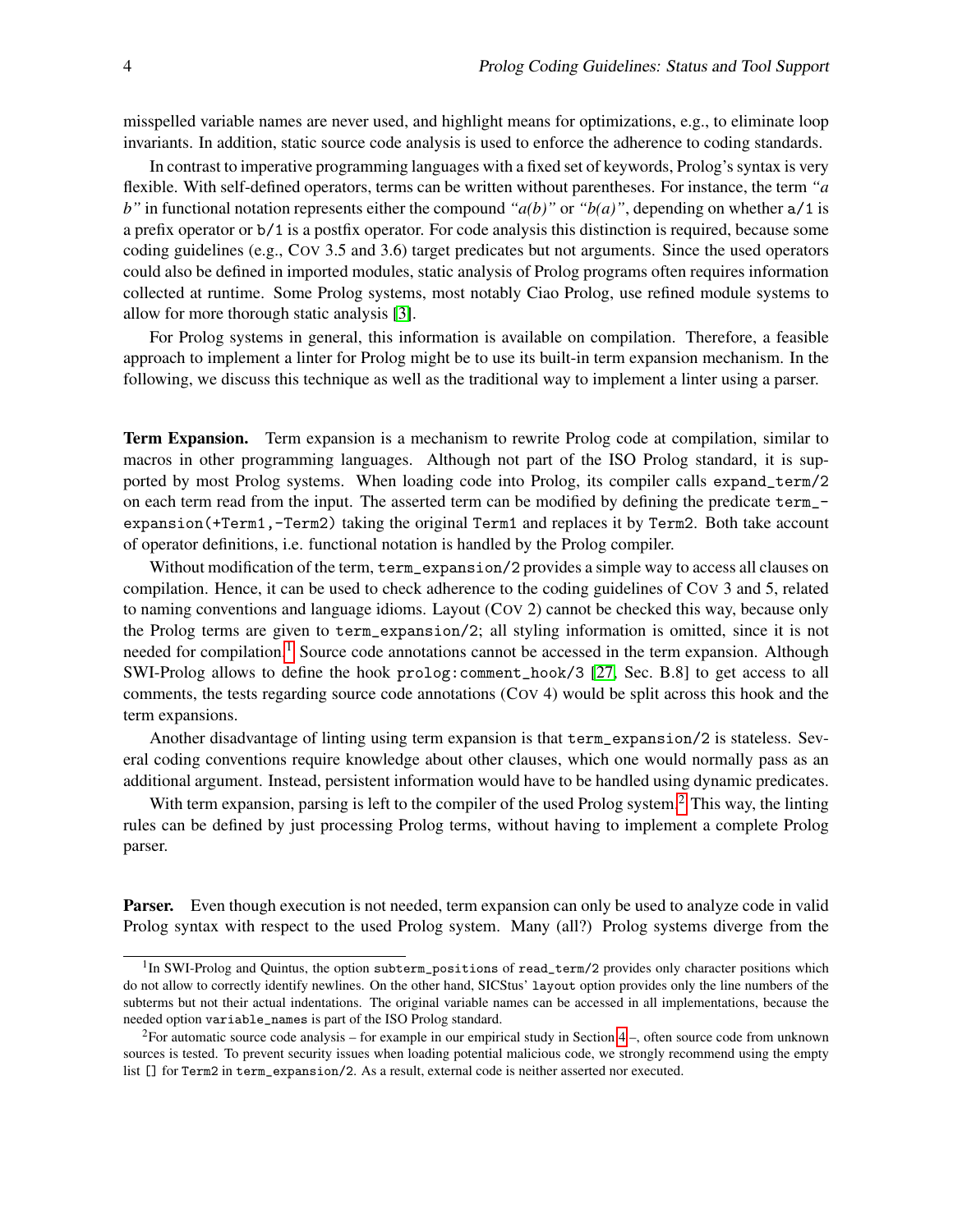<span id="page-4-1"></span>

|                                              | variable token $=$ anonymous variable   named variable ;                             |
|----------------------------------------------|--------------------------------------------------------------------------------------|
|                                              | anonymous variable $=$ variable indicator char;                                      |
|                                              | named variable $=$ variable indicator char, alphanumeric char, { alphanumeric char } |
|                                              | capital letter char, { alphanumeric char } ;                                         |
| variable indicator char $=$ underscore char; |                                                                                      |
| underscore char $=$ ".";                     |                                                                                      |

Figure 1: Grammar rules for a variable token in Prolog as defined in the ISO Prolog standard.

ISO Prolog standard.<sup>[3](#page-4-0)</sup> In consequence, support for multiple Prolog dialects and different Prolog systems cannot be achieved relying on term expansion, as it is restricted to the language features provided by the used system. The same holds true for reusing existing parsers of different Prolog interpreters. In contrast, with a dedicated Prolog parser, even source code designed for a different target system can be analyzed.

Although the parser loses runtime information available in the term expansion approach – most importantly operator definitions – , we opted for this choice. In the following, we present the linter's architecture, including a feature-rich Prolog parser.

#### 3.1 *library(plammar)* – A Prolog Parser and Serializer

Static analysis of source code is typically split into two phases: (i) the lexical analysis, that converts a sequence of characters into a list of tokens, and (ii) the combination of tokens in order to generate a structural representation, often in form of a syntax tree. In a third step, the concrete syntax tree (CST) is converted into an abstract syntax tree (AST), while removing and analyzing all layout information.

Lexical Analysis. The syntax of Prolog is specified in the ISO Prolog standard [\[5\]](#page-12-5) using grammar rules in extended Backus–Naur form (EBNF). Nogatz et al. defined EBNF as an internal domain-specific language in Prolog [\[16\]](#page-13-6). Similar to DCGs, the grammar rules are translated into Prolog predicates with two additional arguments to hold lists of consumed resp. remaining symbols. In contrast to the traditional term expansion scheme of DCGs, the resulting Prolog predicates also contain an additional argument to automatically store the corresponding parse tree, based on the rule's nonterminal.

As an example, the EBNF grammar rules for a variable token as defined in [\[5,](#page-12-5) Sec. 6.4.3] are given in Figure [1.](#page-4-1) It is translated into the predicate variable\_token/3, that creates a parse tree for a given input string and vice-versa. In Figure [2,](#page-5-0) we present an example query for the input string "\_a".[4](#page-4-2) The syntax of other Prolog tokens is defined similarly. As a result, our tool *library(plammar)* provides the predicate prolog\_tokens(?Source,?Tokens) that takes Prolog source code and generates the list of tokens, and the other way around.

<span id="page-4-0"></span><sup>3</sup>*Conformity Testing I: Syntax*, list of ISO compliance for popular Prolog systems, collected by Ulrich Neumerkel: [http:](http://www.complang.tuwien.ac.at/ulrich/iso-prolog/conformity_testing) [//www.complang.tuwien.ac.at/ulrich/iso-prolog/conformity\\_testing](http://www.complang.tuwien.ac.at/ulrich/iso-prolog/conformity_testing).

<span id="page-4-2"></span><sup>&</sup>lt;sup>4</sup>The ISO Prolog standard requires that a token shall not be followed by characters such that concatenating the characters of the token with these characters forms a valid token, i.e. only the second solution of Figure [2](#page-5-0) is valid. This requirement is realized in other parts of our parser.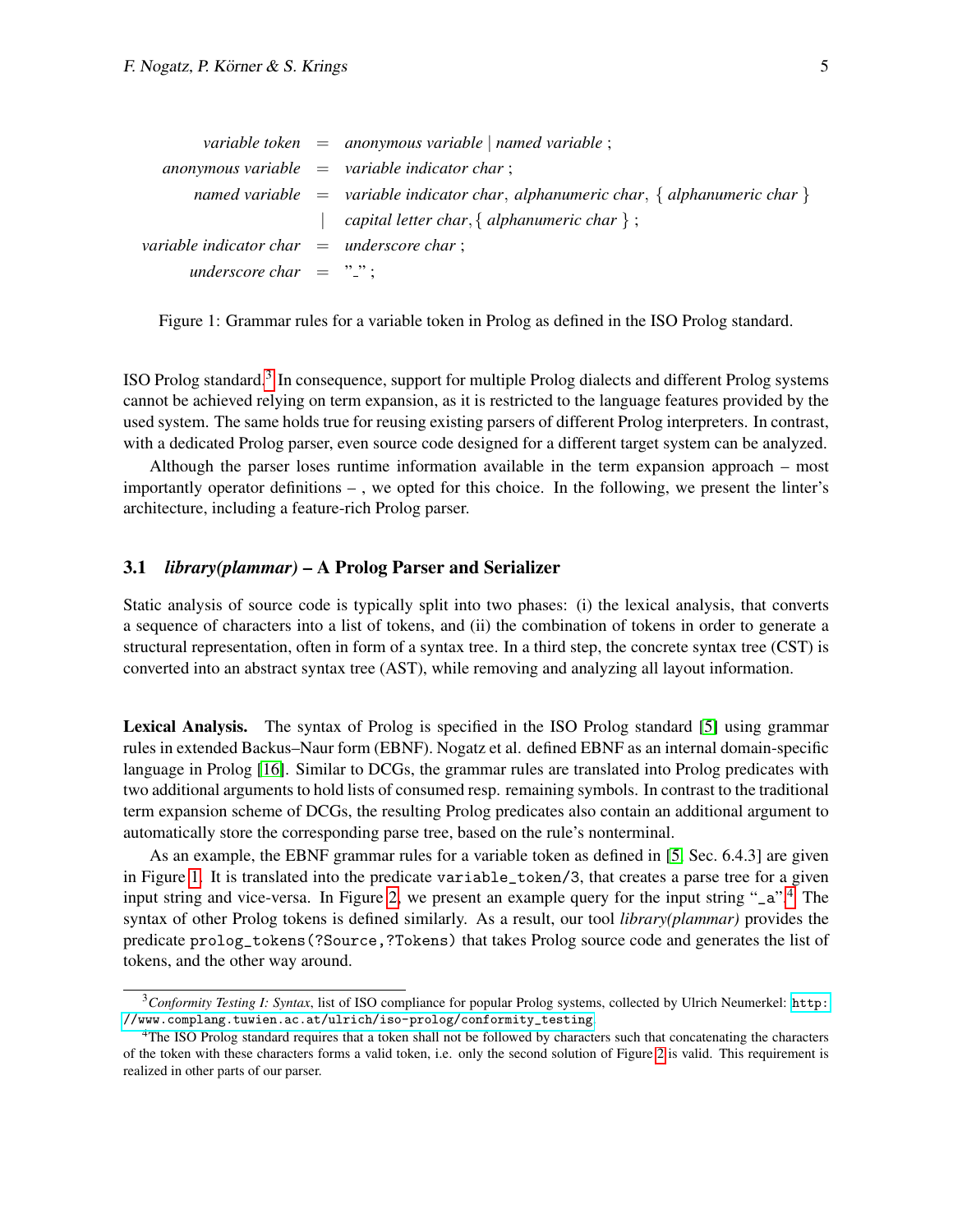```
?- variable_token(Parse_Tree, "_a", R).
% first solution, consuming only "_":
R = "a", Parse_Tree = variable_token(anonymous_variable(
                       variable_indicator_char(underscore_char('_'))));
% second solution, consuming the whole string "_a":
R = "", Parse_Tree = variable_token(named_variable([
                        variable_indicator_char(underscore_char('_')),
                        alphanumeric_char(alpha_char(letter_char(
                          small_letter_char(a) ))) ])) .
```
Figure 2: Usage example for the generated variable\_token/3 with the input string "\_a".

<span id="page-5-1"></span>

Figure 3: Architecture Overview for Linting with *library(plammar)*.

**Parsing.** The ISO Prolog standard specifies how to combine tokens into valid terms with EBNF again. Therefore, the list of tokens generated by prolog\_tokens/3 can be processed as before, consuming tokens rather than characters. The generated parse tree strictly follows the structure of the applied grammar rules, with its nonterminals as subtrees. [\[16\]](#page-13-6) provide a more detailed discussion of aspects when parsing Prolog code this way, e.g., to correctly handle operator precedences.

Towards an Abstract Syntax Tree. The generic structure of the parse tree is based on the grammar's nonterminals, which allows to easily follow the application of the EBNF rules in the ISO Prolog standard. On the other hand, this concrete syntax tree (CST) is very verbose. The contained layout information are only required to test the adherence to COV 2; all other coding guidelines are applicable to an abstract syntax tree (AST). We therefore define a Prolog predicate that transforms a parse tree into its corresponding AST, and the other way around. For instance, a program with just a single rule returns the following AST:

```
?- prodog_ast(string("positive(X) :- X > 0."), AST).AST = prolog([ rule( \% single rule
             compound(atom(positive), [variable('X')]), % head
             [infix(\gt, xfx, variable('X'), integer(0))] )]). % body
```
### <span id="page-5-2"></span>3.2 Rules for Code Formatting and Code Quality

Figure [3](#page-5-1) summarizes the parser's overall architecture. For each step, *library(plammar)* provides a predicate: (i) prolog\_tokens/2 holds the tokens for the given Prolog source code;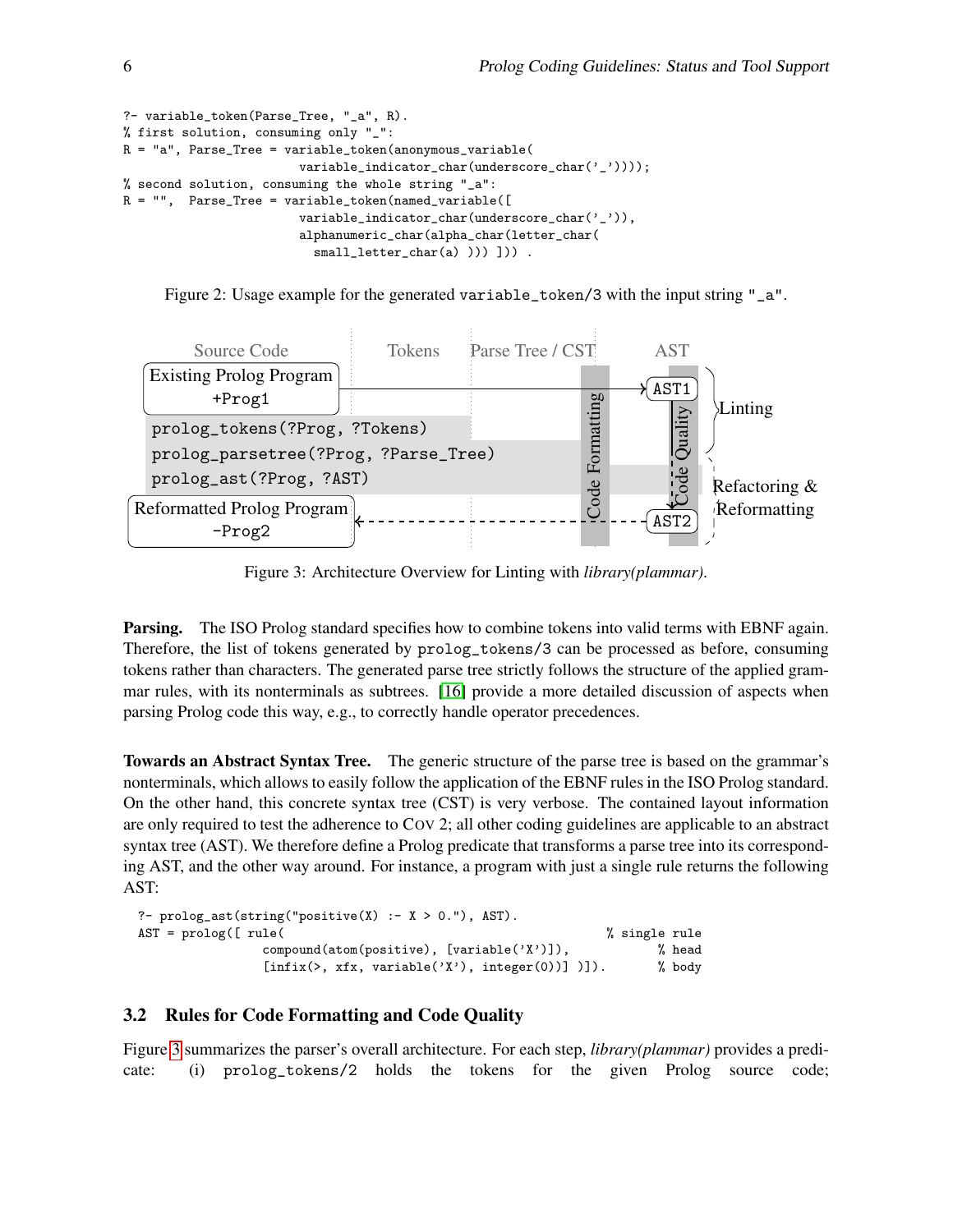(ii) prolog\_parsetree/2 generates the corresponding parse tree; and (iii) prolog\_ast/2 additionally transforms the CST into AST. Every predicate can take an additional argument to pass options, e.g., to specify the targeted Prolog system or dialect.

In general, we distinguish between *code formatting rules* and *code quality rules*. The first are related only to the CST; changes are not represented in the program's AST, code formatting rules are checked on-the-fly in the tree transformation step of prolog\_ast/2.

Most Prolog tokens are allowed to be preceded by a *layout text sequence* [\[5,](#page-12-5) Sec. 6.4.1], i.e., a sequence of whitespaces, newlines, or comments. In the transformation step from CST to AST, this layout information is removed but tested to its adherence to the given guidelines. The preferred formatting can be specified as a list of options, also referred to by the coding guidelines by Covington et al.:

- COV 2.1 and COV 2.2: *indent(Integer)*,
- COV 2.3: *max line length(Integer)*,
- COV 2.4: *max subgoals(Integer)* and *max rule lines(Integer)*,
- COV 2.5: *space after arglist comma(yes/no)*,
- COV 2.6: *newline after clause(yes/no)*,
- COV 2.7: *newline after rule op(yes/no)* and *newline after subgoal(yes/no)*,
- COV 2.14: *indent between repeat cut(yes/no)*

Additionally, we provide options for common best-practices, e.g., to prevent trailing whitespaces.

In contrast to formatting rules, code quality rules consider only the AST. This distinction is also reflected in the implementation: code quality rules are defined separately as a tree traversal for the AST. Currently, they are simply checks, without further transformations. We support options to handle COV 3.1, COV 3.4 and COV 3.12.

COV 4 suggest style guidelines for source code comments, COV 5 and COV 6 recommend the usage and avoidance of several language idioms. These are not yet common in the Prolog community, though we want to add checks for them in the future.

### 3.3 Benefits from Prolog Features

Our implementation shows that Prolog is particularly suited for implementing linters and software analysis tools in general. In particular, the following features came in handy for us:

- *Definite clause grammars.* The definition of Prolog's syntax with EBNF rules resembles DCGs. As a result, the grammars for tokens and terms can be directly adopted from the ISO Prolog standard, resulting in an executable Prolog program after minor adjustments.
- *Backtracking.* For performance reasons, the parser avoids backtracking where possible; all grammar rules require at most a small look-ahead. Only in cases where the program's environment is underdetermined, e.g., if the targeted Prolog dialect is unknown, or operator definitions are missing, backtracking can be used. This way, the program "*a b.*" can be parsed, deducing that a/1 has to be defined as prefix operator, or b/1 as postfix operator.[5](#page-6-0)
- *Logic Variables.* The settings we presented in Section [3.2](#page-5-2) also support logic variables as arguments. As a result, it is bound to the correct value where possible. For instance, a variable in *max line length* is bound to the maximum value of all observed line lengths.

<span id="page-6-0"></span> $<sup>5</sup>$ In our empirical research of Section [4,](#page-7-0) we deactivated this option to deduce missing operator definitions, as it slows down</sup> the parsing process because of the bigger search space.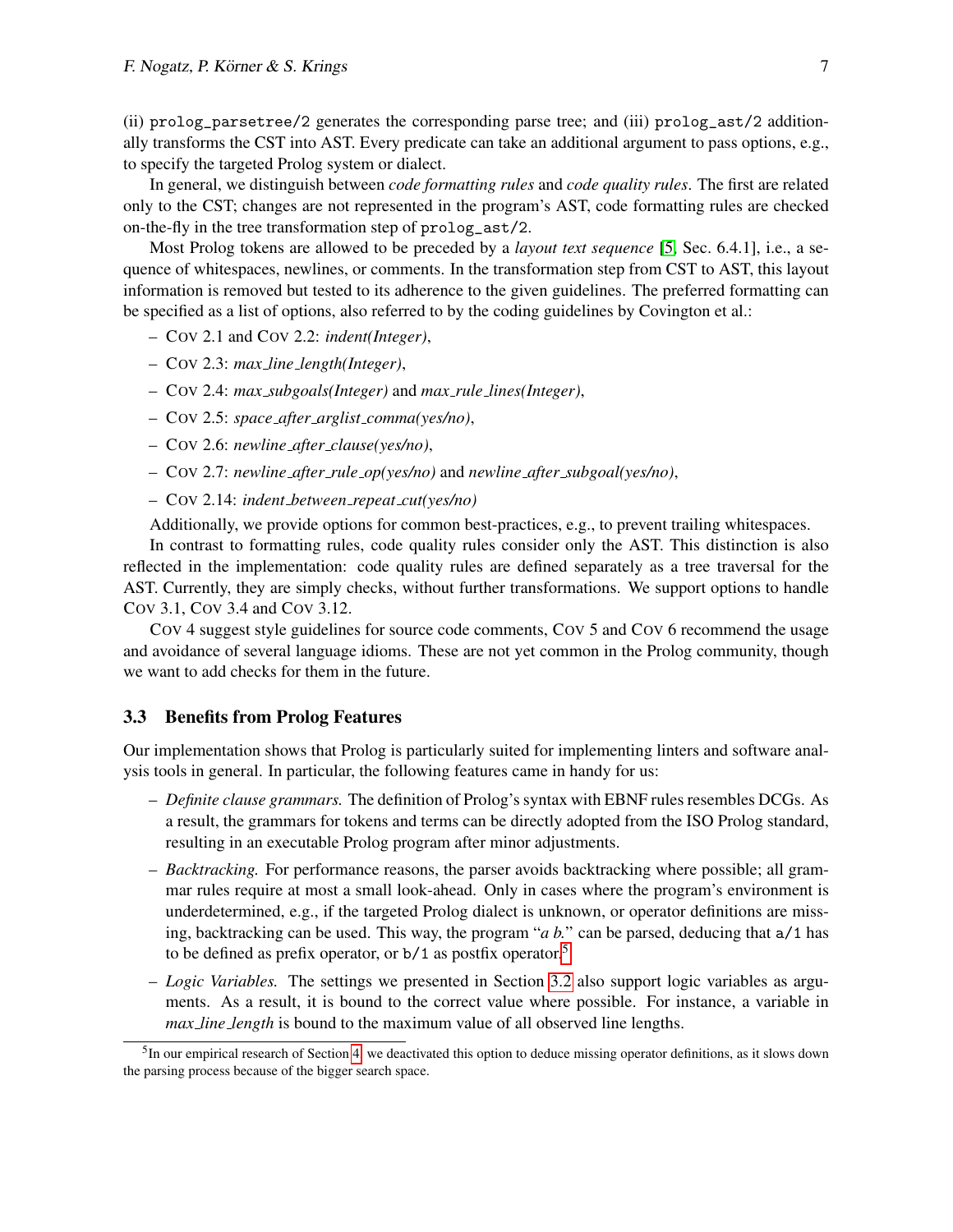– *Predicates as relations.* Each predicate of *library(plammar)* expresses a relation between Prolog source code and its corresponding list of tokens, parse tree, or AST. For this purpose, the term expansion creating Prolog predicates based on EBNF was designed to use only pure predicates. *library(plammar)* can therefore be used in both directions without modification.

Currently, violations of coding guidelines are returned as a list of warnings or just printed when calling prolog\_ast/3 (code formatting rules) and check\_ast/2 (code quality rules):

?- prolog\_ast(file('/tmp/in.pl'), AST, Options), check\_ast(AST, Options).

The fact that *library(plammar)* can be used in reverse simplifies the extension to repair of rule violations. In this case, one just has to provide Parse\_Options with non-strict settings for parsing, and Serialize\_Options with the preferred style settings for serializing. Instead of check\_ast/2, a predicate transform\_ast/3 has to be used that transforms the program's AST according to the coding guidelines:

```
?- prolog_ast(file('/tmp/in.pl'), AST_In, Parse_Options),
   transform_ast(AST_In, AST_Out, Serialize_Options),
   prolog_ast(file('/tmp/out.pl'), AST_Out, Serialize_Options).
```
#### <span id="page-7-1"></span>3.4 Support for SWI-Prolog Extensions

We opted for a dedicated Prolog parser to support different Prolog systems and dialects. While we wanted to support as many Prolog systems as possible, we were particularly interested in SWI-Prolog. With the release of version 7, SWI-Prolog further diverged from the ISO Prolog standard [\[26\]](#page-13-7). We implemented 20 options to enable or disable non-ISO-conform language features supported by recent versions of SWI-Prolog. Among others, *library(plammar)* considers the following settings, each as *yes/no*:

- *dicts*: This adds a new token for structures with named arguments, e.g., "point { a: 1 }". In addition, the operator "." is added for field extraction.
- *allow compounds with zero arguments*: Allow compounds without arguments, e.g., "a()".
- *allow arg precedence geq 1000* and *allow operator as operand*: SWI-Prolog allows for terms that would require parenthesis according to the ISO Prolog standard, e.g., " $X = -$ ", and "[a :b]" instead of " $[(a : - b)]$ ".
- *allow integer exponential notation*: The ISO Prolog standard requires one to write "1.0e3" instead of "1e3".

The same approach could be followed to adapt to further Prolog systems and dialects. In our static code analysis, we only consider the program's syntax. Although possible, we do not yet check for system-specific built-in predicates.

### <span id="page-7-0"></span>4 Status Report

Even though there were several pleas for the consistent usage of coding guidelines in the Prolog community, it remains unclear, whether there is consensus on how to handle formatting and specific coding constructs. Several possible scenarios come to mind:

1. Most of the community adheres to one batch of guidelines, e.g., to Covington et al. (2012).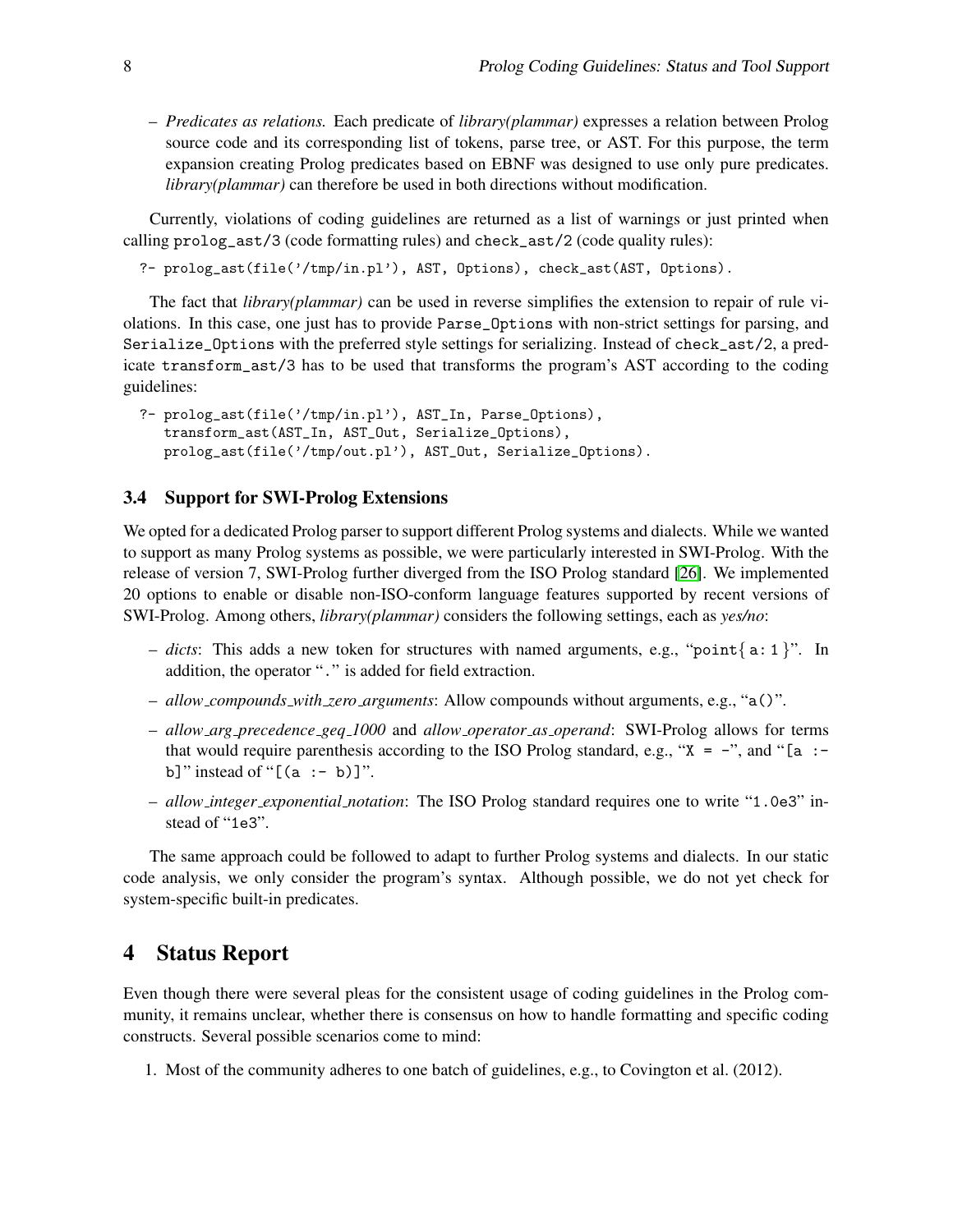- 2. The community is fractured, adhering to different guidelines. One partitioning might be, that groups using SWI-Prolog write code differently than groups using SICStus. Another possibility might be that certain projects, e.g., packages shipped with SWI-Prolog, enforce a set of rules concerning the code.
- 3. Programmers have an individual, consistent coding style that they stick to.
- 4. Individual programmers do not care and mix different coding styles in their own projects.

We suspect that contributors working on larger, serious projects mostly adhere to a project-wide style, though there are some minor deviations to be expected. In contrast, individuals managing a small code basis, e.g., homework repositories, usually are not concerned with code style, mostly because they have not considered any guidelines or the project is not serious enough.

In the following, we use our tool to determine whether the Prolog community adheres to any guidelines and which of our hypotheses will be falsified when checked against reality.

#### 4.1 Empirical Research

For our analysis, we consider the SWI-Prolog "batteries-included" packages<sup>[6](#page-8-0)</sup> as well as the list of known SWI-Prolog packages<sup>[7](#page-8-1)</sup>. A similar analysis for other dialects such as SICStus or Ciao is possible using the same grammar and linter as discussed above and will part of our future research. We discard unavailable packages and files only consisting of facts.

For all files, we set a 10-second timeout. We excluded source files larger than 1 MB or longer than 20.000 lines of code, as they are usually generated by some tool. Additionally, we excluded some packages due to inconsistent operator definitions within the package, invalid Prolog code, and operator definitions that are not supported any longer by SWI-Prolog.<sup>[8](#page-8-2)</sup>

Community Packages. The considered code base consists of 3815 Prolog files from 251 packages, of which 2775 contained rules. More than 90 % of the files could be parsed by our tool. We elaborate on why others could not Section [4.3.](#page-10-0)

SWI Packages. Packages shipped with SWI-Prolog consist of 688 Prolog files, 609 of which could be processed and 530 containing at least one rule. They stem from 34 packages and consist of 137051 lines of code.

Following, we present the results for some coding guidelines (COV 2.1, 2.2) in detail. Among the most discussed is how to properly indent: Figs. [4c](#page-9-0) and [4d](#page-9-0) show the share of different styles, i.e., no indentation vs. indentation with spaces or tabs that is consistent in the sense that spaces and tabs are not mixed, but not that the indentation size is the same. Lastly, both tabs and spaces might be used for indentation. As can be seen, there is no clear trend.

Limiting the horizontal length of source code lines is considered a best practice in COV 2.3. From 361782 source code lines overall (including blank lines and comments), only 12431 lines (3.4 %) are longer than 80 characters. However, violations of this rule can be found in 879 files (31.6 %). In the "batteries included" packages, this figure is slightly smaller, with 756 out of 137051 lines (0.6 %) in 92 of the 530 (14.0 %) analyzed files exceeding 80 characters.

<span id="page-8-0"></span> $^{6}$ <https://github.com/SWI-Prolog/swipl-devel/tree/9afb9384bb/packages>

<span id="page-8-1"></span><sup>7</sup><http://www.swi-prolog.org/pack/list>

<span id="page-8-2"></span> $8A$  list of tested packages is available at <https://github.com/fnogatz/plammar-community-evaluation>.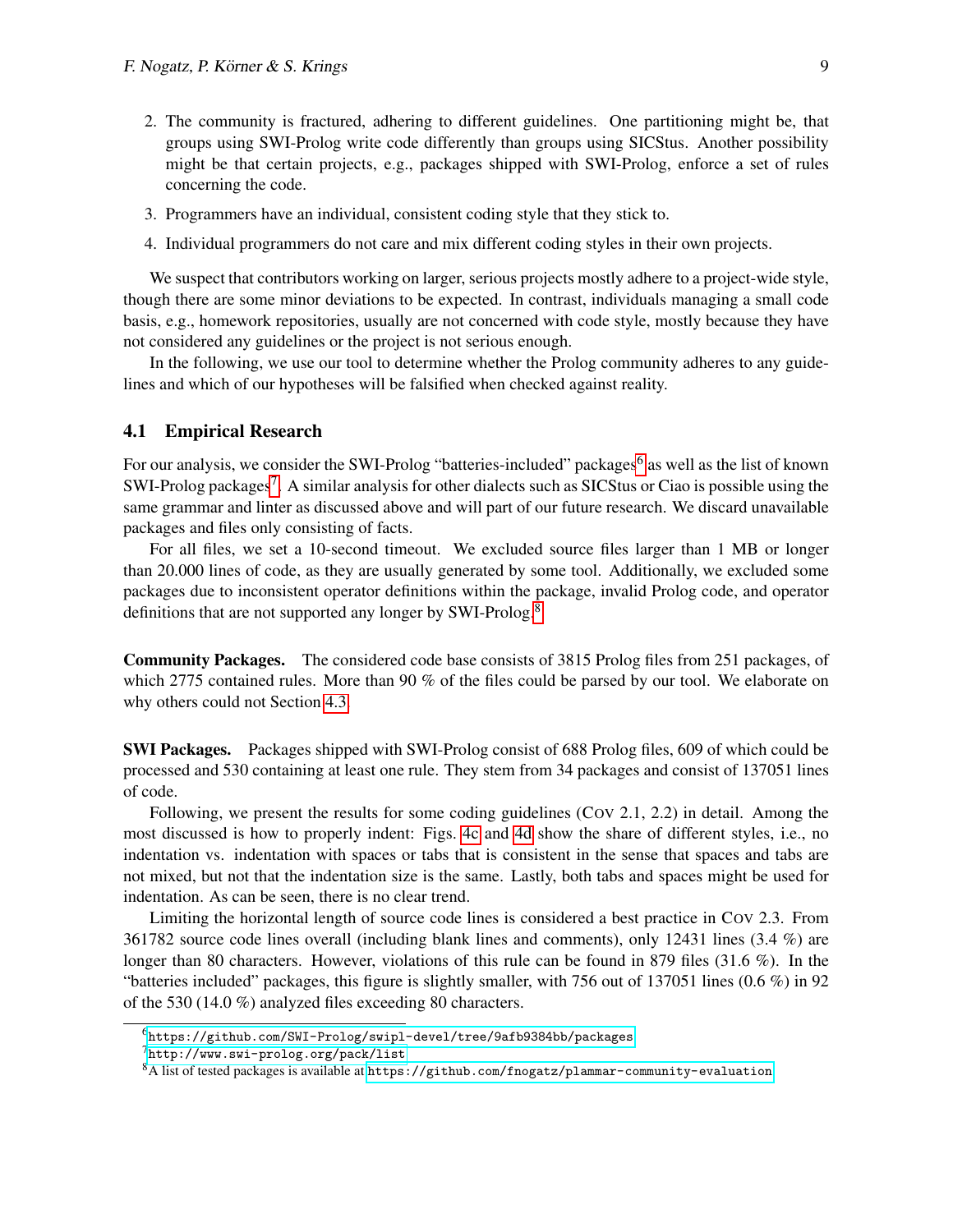<span id="page-9-0"></span>

Figure 4: Properties per File.

The length of clauses should be limited as well, both in lines and sub-goals. Fig. [4a](#page-9-0) and Fig. [4b](#page-9-0) show the distribution of the largest clause per file. Most clauses are rather short, as many are facts or dispatch to another predicate. There are a few outliers ranging over more than a hundred lines and sub-goals, though most Prolog programmers seem to adhere to a sane limitation.

There are also many whitespace rules suggested by COV, including usage of space(s) after commas in argument lists of a goal (cf. COV 2.5). In the community packages, a large fraction rejects this idea, resulting in 168626 missing spacings on 361782 (46.6 %) lines of code. In the "batteries included" packages, there are 24762 instances on 137051 (18.1 %) of missing whitespace. This suggests that there might be a coding guideline for the SWI-Prolog packages.

We can also find minor differences in superfluous whitespaces at the end of a line  $(2.4\% \text{ vs. } 1.1)$ %), missing linebreaks after the rule operator ":-" (6.0 % vs. 1.0 %), and missing newlines after a sub-goal  $(6.9\% \text{ vs. } 0.4\%)$  when comparing the community (first number) and the "batteries included" (second number) packages. However, there are a few instances of a missing newline after a clause in the community packages (0.1 %), while there are none in "batteries included".

#### 4.2 SWI-Specific Features

SWI-Prolog includes many syntactic elements not part of ISO Prolog. Thus, we are interested in how far they have been adopted. In Table [2,](#page-10-1) the amount of usages of several features is given, again partitioned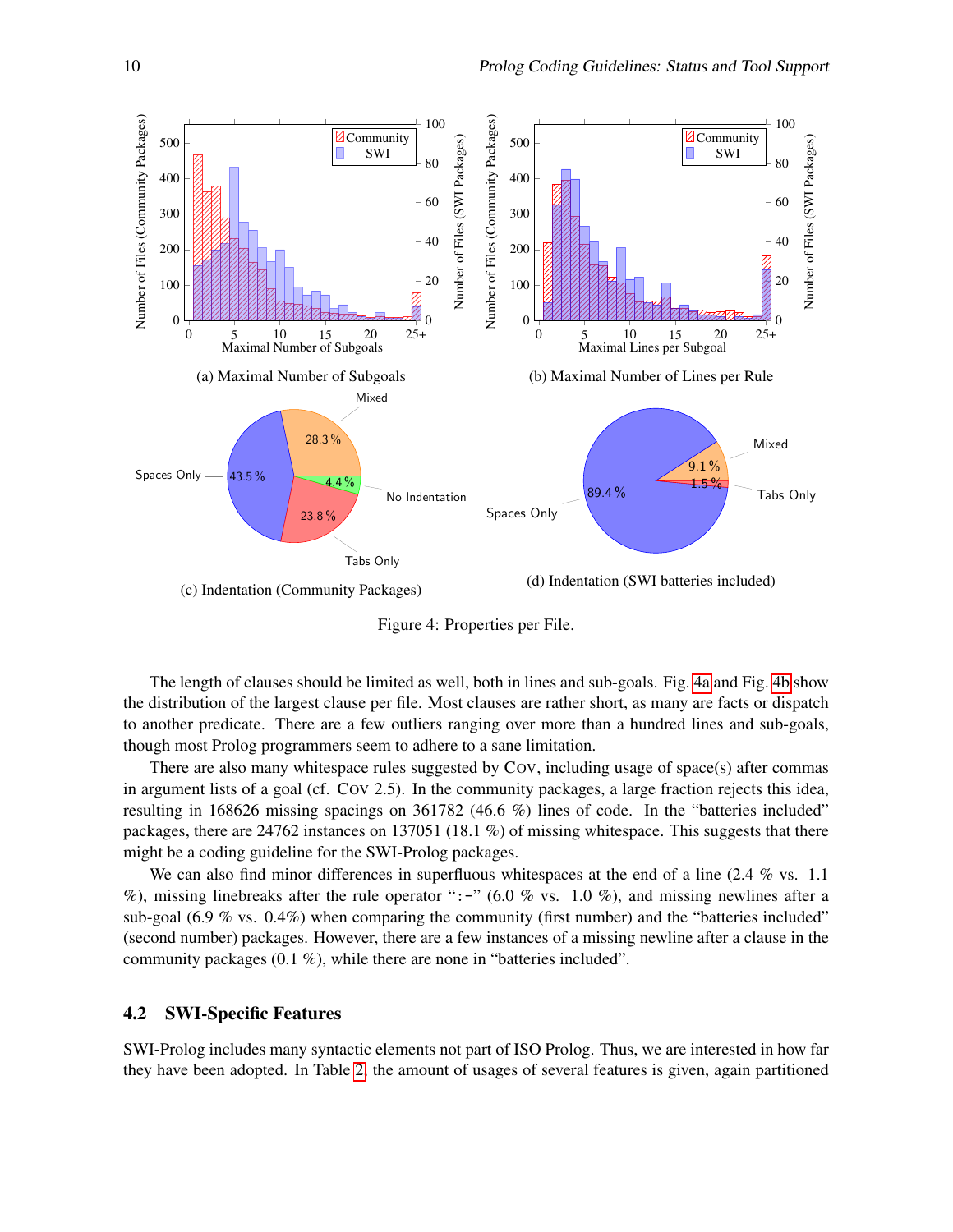<span id="page-10-1"></span>

|                               |           | <b>Community Packages</b> |                                          | <b>Batteries Included</b> |                                         |
|-------------------------------|-----------|---------------------------|------------------------------------------|---------------------------|-----------------------------------------|
| Feature                       | Example   | Occurr.                   | in $\overline{\phantom{0}}$ of 251 packs | Occurr.                   | in $\overline{\phantom{0}}$ of 34 packs |
| shebang                       | #!swipl   | 11                        | $6(2.4\%)$                               | 2                         | $2(5.9\%)$                              |
| digit groups                  | $1 - 000$ | 77                        | 11 $(4.4\%)$                             | 4                         | $2(5.9\%)$                              |
| dicts                         | $a{b:1}$  | 883                       | 35 $(13.9\%)$                            | 119                       | 10 $(24.4\%)$                           |
| unicode character escape      | u2C6F     | 13                        | $2(0.8\%)$                               | 50                        | $7(20.6\%)$                             |
| missing closing " $\langle$ " | 00x/      | 9                         | $3(1.2\%)$                               | $\Omega$                  | $0(0.0\%)$                              |
| single quote char constant    | 0,        | 13                        | $5(2.0\%)$                               |                           | $1(2.9\%)$                              |
| zero arguments compound       | pi()      | 60                        | $8(3.2\%)$                               | $\Omega$                  | $0(0.0\%)$                              |
| tab in quotes                 | $"$ $t"$  | 159                       | $9(3.6\%)$                               | $\Omega$                  | $0(0.0\%)$                              |
| integer exp. notation         | 1e3       | 38                        | $8(3.2\%)$                               | 16                        | $3(8.8\%)$                              |

Table 2: Adaptation of SWI-Specific Features in the Prolog Community.

into community packages and "batteries included" packages.

As can be seen, most features are not very widespread yet. One reason is that some syntactic elements are very situational, e.g., usage of tabulators in quotes, whereas others have suitable alternatives, e.g., the additional exponential notation. Additionally, these features were introduced fairly recent while many packages already exist significantly longer. Thus, it is quite unlikely that existing code is re-written in order to use new language features.

Yet, dicts in SWI-Prolog seem to be an exception: around 14 % of community packages and 25 % of those shipped with SWI-Prolog make use of dicts at some point. This is an indicator of both active development and interest in the community to use proper associative data structures.

### <span id="page-10-0"></span>4.3 Limitations of Analysis

Although to the best of our knowledge, our tool *library(plammar)* is compliant to the ISO Prolog standard, it has the following known limitations:

- SWI-Prolog and others offers full Unicode support. Although we handle character escapes like \u2C6F for "∀", we do not yet support the literal appearance of "∀" as part of a comment, atom, etc.
- SWI-Prolog allows "[]" and "{}" to be defined as block operators [\[27,](#page-13-5) Sec. 5.3.3]. In addition, *quasi quotations* have been added in 2003 [\[28\]](#page-13-8). Both techniques are often used for embedding domain-specific languages into Prolog, but are not yet supported by *library(plammar)*.
- In contrast to the ISO standard, SWI-Prolog supports nesting bracketed comments.

We are working to remove these limitations in order to reduce the current rate of 10 % of the files that cannot be processed. Besides the missing support for the stated language extensions, there are some general problems that occur on static source code analysis for Prolog:

– *No explicit export of operator definitions.* In general, parsing Prolog requires knowing all operator definitions within a package. Although Part II of the ISO standard on Prolog's module system introduces the directive module/2, used to declare a module and all its exported operator definitions, a module's entry points remain unclear. Hence, for our empirical research, we collected all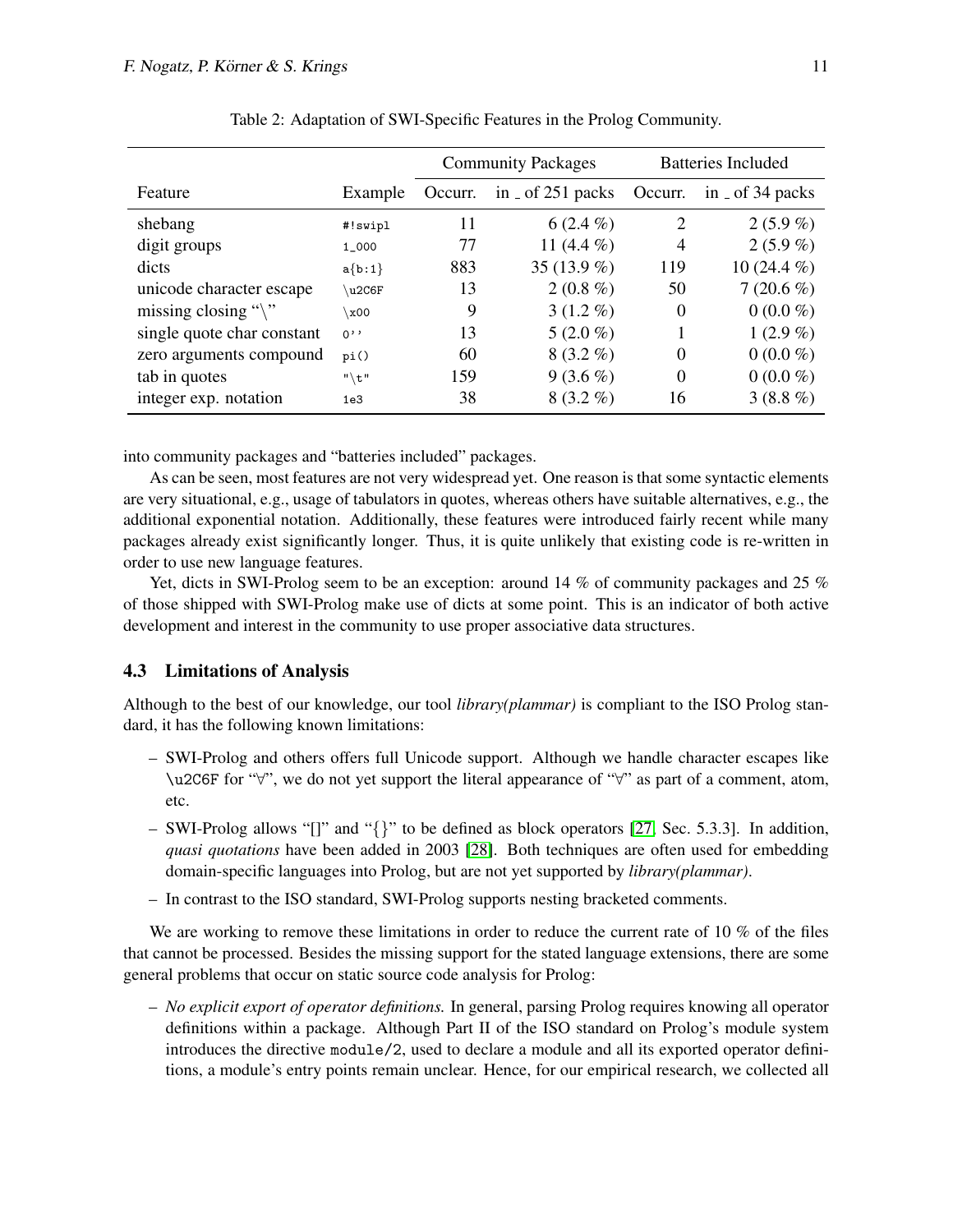operator definitions given in the package's files first. Otherwise, one had to analyze the package's call hierarchy. This is impossible in general, as the module system allows accessing (possibly) internal module files.

- *No explicit import of operator definitions.* In addition, some of SWI-Prolog's "batteries included" and community packages introduce new operators. For our empirical research, we therefore created a list of popular packages with their exported operators.
- *No explicit engines.* In our empirical research, we treated all Prolog files as if designed for SWI-Prolog. This is no restriction, because the language extensions introduced in Section [3.4](#page-7-1) are backward compatible to the ISO Prolog standard. Nevertheless, it is desirable to make the targeted Prolog system explicit to allow testing for specific language features. For instance, digit groups have been added to SWI-Prolog of version 7, whereas the definition of the back quote "" as an operator was only allowed up to version 6.

These problems could be addressed by a more powerful package system, as suggested in [\[25\]](#page-13-9) or [\[3\]](#page-12-4). It would help to resolve dependencies including their operator definitions. A simple solution could be to add suchlike properties to a module meta-description.

## <span id="page-11-0"></span>5 Related Work

The importance of coding guidelines has been widely accepted throughout different programming languages and paradigms. Existing collections of guidelines range from academic papers, such as the ones we mentioned, to whole books, e.g., in case of Java [\[10\]](#page-13-10). Even for low-level languages such as specialized assembly codes, coding guidelines have been suggested [\[19\]](#page-13-11). In particular, several coding guideline have been suggested with security in mind, e.g., for C [\[21,](#page-13-12) [23\]](#page-13-13).

Quite often, adherence to coding guidelines is improved by relying on tools. For Prolog, there is only a small number of existing development tools for linting as well as code reformatting. Logtalk [\[14\]](#page-13-14), an object-oriented logic programming language that extends and leverages Prolog, ships with several compiler-based checks that can be also applied to standard Prolog. Integrations for Prolog into popu-lar IDEs such as Visual Studio Code<sup>[9](#page-11-1)</sup> make use of SWI-Prolog's introspection capabilities, and SWIspecific predicates for code formatting, e.g., portray\_clause/2. Prolog implementations of the language server protocol  $(LSP)^{10}$  $(LSP)^{10}$  $(LSP)^{10}$ , which provides a unified API that is supported by most IDEs, follow the same approach<sup>[11](#page-11-3)</sup>.

Parsing of Prolog by expanding the EBNF rules given in the ISO Prolog standard by an additional parse tree argument has been suggested by Nogatz et al. (2019). Seipel et al. (2003) analyze and visualize Prolog source code whose parse tree is given in XML. This representation is the base for program refactorings [\[4\]](#page-12-6). A more detailed catalogue of Prolog refactorings is presented in [\[22\]](#page-13-15).

Analyzing Prolog code by only using term expansions as introduced in Section [3](#page-2-0) has been the base for semi-automatic refactoring of large Prolog systems. In [\[13\]](#page-13-16), an expert system consisting of almost 1 million lines of Prolog code was ported to SWI-Prolog after specifying appropriate rewrite rules for compatibility. However, the changes are applied just at compile-time, without any modifications on the original source code. With *library(plammar)*, existing code can be reformatted according to the coding guidelines.

<span id="page-11-1"></span><sup>9</sup>VSC-Prolog: <https://github.com/arthwang/vsc-prolog>

<span id="page-11-2"></span> $^{10}$ LSP: <https://microsoft.github.io/language-server-protocol/>

<span id="page-11-3"></span> ${}^{11}E.g.,$  [https://github.com/jamesnvc/lsp\\_server](https://github.com/jamesnvc/lsp_server), and <https://github.com/LukasLeppich/prolog-vim>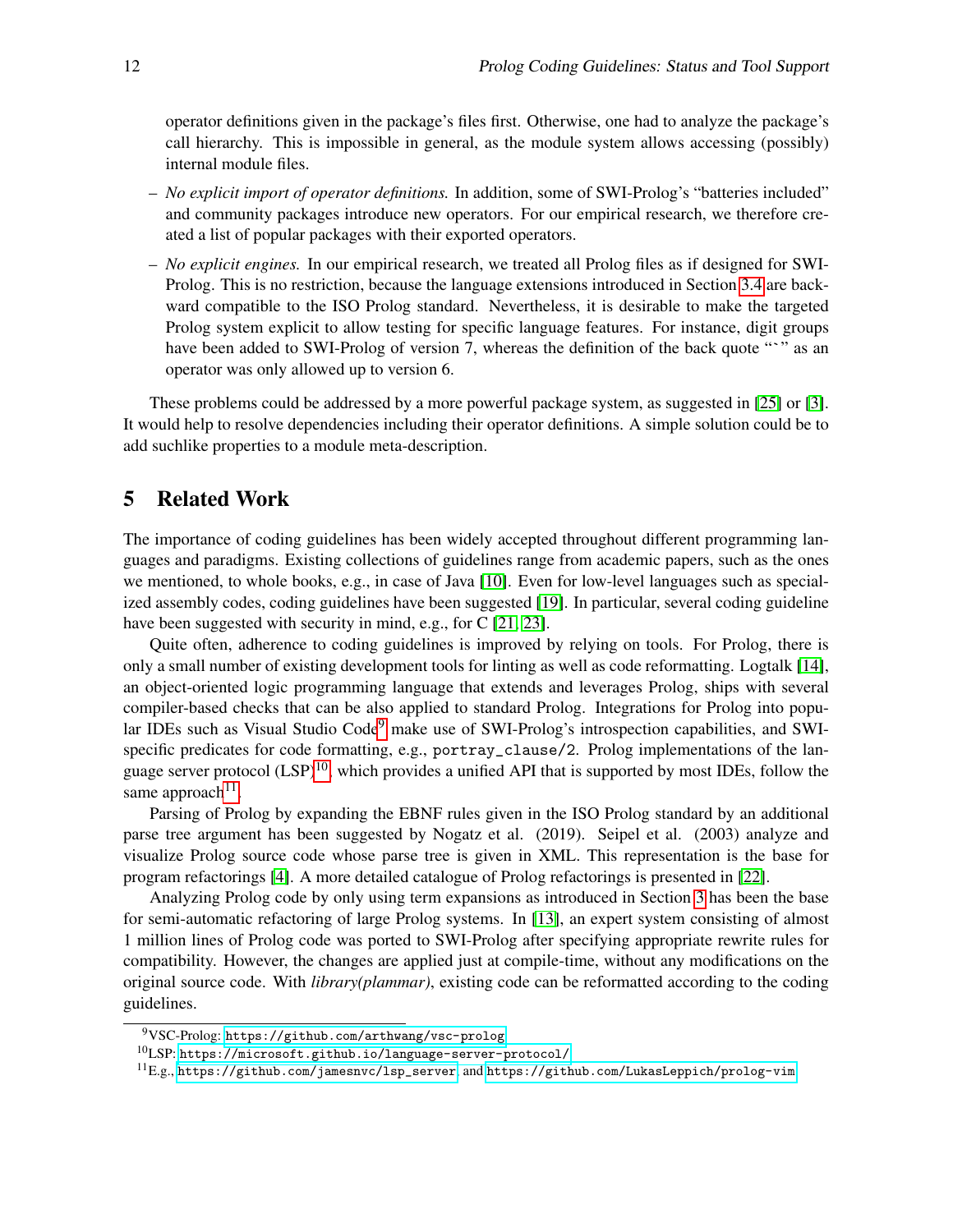### <span id="page-12-1"></span>6 Conclusion and Future Work

In summary, we presented a linter for Prolog, that supports the coding guidelines presented by Covington et al. (2012) as far as we deemed feasible. While certain rules could easily be checked automatically, other remain out of reach for now. Our tool *library(plammar)* is published as SWI-Prolog package and on GitHub at <https://github.com/fnogatz/plammar> (MIT License).

In consequence, we see three major directions for future research. First, we want to broaden the scope of language features our linter can be applied to. In particular, we want to add support for linting Constraint Handling Rules (CHR) [\[2\]](#page-12-7) and *library(clpfd)* [\[24\]](#page-13-17). To do so, we have to carefully consider, how our linter interacts with Prolog's term expansion capabilities. Furthermore, the current set of coding guidelines should be extended to take into account CHR and CLP(FD) idioms. For instance, to the best of our knowledge, there is not yet a developer's standard on how to format non-trivial rules in CHR.

Second, we intent to extend the number of rules we can check automatically. As outlined above, language processing technologies might enable checking rules regarding pronunciation. Other technique from NLP or argumentation analysis might help to partially capture the quality of certain comments [\[8\]](#page-12-8). Both extensions would greatly improve the user experience and should lead to Prolog code that is easier to understand and debug. So far, we do not know about other linters implementing such techniques.

Finally, coding guidelines are best when they are easy to implement. Therefore, we intent to improve developer tools for integrating *library(plammar)*, e.g., to add support for LSP, and ease its usage in a CI pipeline.

### References

- <span id="page-12-0"></span>[1] Michael A. Covington, Roberto Bagnara, Richard A. O'Keefe, Jan Wielemaker & Simon Price (2012): *Coding guidelines for Prolog*. Theory and Practice of Logic Programming 12(6), pp. 889–927, doi[:10.1017/s1471068411000391.](http://dx.doi.org/10.1017/s1471068411000391)
- <span id="page-12-7"></span>[2] Thom Frühwirth (1998): *Theory and practice of constraint handling rules*. The Journal of Logic Programming 37(1-3), pp. 95–138, doi[:10.1016/s0743-1066\(98\)10005-5.](http://dx.doi.org/10.1016/s0743-1066(98)10005-5)
- <span id="page-12-4"></span>[3] Daniel Cabeza Gras & Manuel V. Hermenegildo (2000): *A New Module System for Prolog*. In: Proceedings Computational Logic, CL '00, Springer, pp. 131–148, doi[:10.1007/3-540-44957-4](http://dx.doi.org/10.1007/3-540-44957-4_9) 9.
- <span id="page-12-6"></span>[4] Marbod Hopfner, Dietmar Seipel & Joachim Baumeister (2005): *A Prolog Tool for Slicing Source Code*. In: 19th Workshop on (Constraint) Logic Programming.
- <span id="page-12-5"></span>[5] ISO/IEC 13211-1 (1995): *Information technology – Programming languages – Prolog – Part 1: General core*. ISO Standard, International Organization for Standardization, doi[:10.3403/00595017.](http://dx.doi.org/10.3403/00595017)
- <span id="page-12-3"></span>[6] David Jeffery (2002): *Expressive Type Systems for Logic Programming Languages*. Ph.D. thesis, Department of Computer Science and Software Engineering, The University of Melbourne.
- [7] Randy M. Kaplan (1991): *A Plea for Readable Pleas for a Readable Prolog Programming Style*. SIGPLAN Not. 26(2), pp. 41–50, doi[:10.1145/122179.122184.](http://dx.doi.org/10.1145/122179.122184)
- <span id="page-12-8"></span>[8] Ninus Khamis, René Witte & Juergen Rilling (2010): *Automatic Quality Assessment of Source Code Comments: The JavadocMiner*. In: Natural Language Processing and Information Systems, Springer, pp. 68–79, doi[:10.1007/978-3-642-13881-2](http://dx.doi.org/10.1007/978-3-642-13881-2_7) 7.
- <span id="page-12-2"></span>[9] Sebastian Krings & Philipp Körner (2018): *plspec – A Specification Language for Prolog Data*. In: Proceedings Declare 2017 – Conference on Declarative Programming, LNAI 10997, Springer, doi[:10.1007/978-3-](http://dx.doi.org/10.1007/978-3-030-00801-7_13) [030-00801-7](http://dx.doi.org/10.1007/978-3-030-00801-7_13) 13.